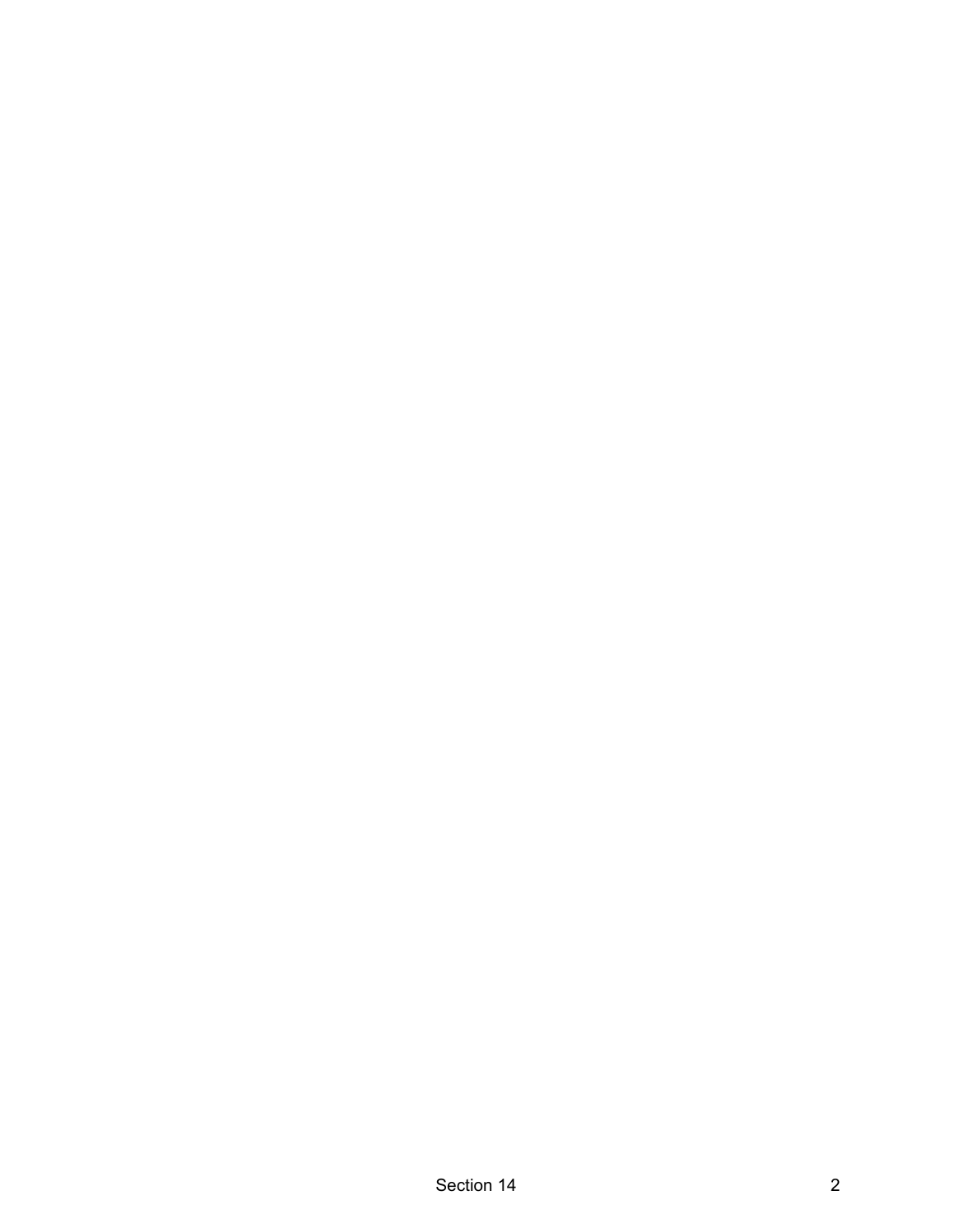#### **DEPARTMENTAL SUMMARY BY FUND**

#### **FISCAL 2019 OPERATING BUDGET**

| Department<br>No. |                                          |           |                                                          |               |               |             |               |                |
|-------------------|------------------------------------------|-----------|----------------------------------------------------------|---------------|---------------|-------------|---------------|----------------|
|                   | Sinking Fund Commission                  |           |                                                          |               |               |             |               | 37             |
|                   |                                          |           |                                                          | Fiscal 2017   | Fiscal 2018   | Fiscal 2018 | Fiscal 2019   | Increase       |
|                   |                                          |           |                                                          | Actual        | Original      | Estimated   | Proposed      | or             |
| No.               | Fund                                     | Class     | Description                                              | Obligations   | Appropriation | Obligations | <b>Budget</b> | (Decrease)     |
| (1)               | (2)                                      | (3)       | (4)                                                      | (5)           | (6)           | (7)         | (8)           | (9)            |
| 01                |                                          | 100       | <b>Employee Compensation</b>                             |               |               |             |               |                |
|                   | General                                  | a)        | <b>Personal Services</b>                                 |               |               |             |               |                |
|                   |                                          | b)        | <b>Employee Benefits</b>                                 |               |               |             |               |                |
|                   |                                          | 200       | <b>Purchase of Services</b>                              | 97,474,248    | 138,697,144   | 138,697,144 | 125,536,378   | (13, 160, 766) |
|                   |                                          | 300       | <b>Materials and Supplies</b>                            |               |               |             |               |                |
|                   |                                          | 400       | Equipment                                                |               |               |             |               |                |
|                   |                                          | 700       | <b>Debt Service</b>                                      | 140,892,996   | 157,322,070   | 157,322,070 | 169,496,126   | 12,174,056     |
|                   |                                          | 800       | Payments to Other Funds                                  |               |               |             |               |                |
|                   |                                          |           | Total                                                    | 238, 367, 244 | 296,019,214   | 296,019,214 | 295,032,504   | (986, 710)     |
| $rac{1}{2}$       |                                          | 100       | <b>Employee Compensation</b>                             |               |               |             |               |                |
|                   | <b>WATER</b>                             | a)        | <b>Personal Services</b>                                 |               |               |             |               |                |
|                   |                                          | b)        | <b>Employee Benefits</b>                                 |               |               |             |               |                |
|                   |                                          | 200       | <b>Purchase of Services</b>                              |               |               |             |               |                |
|                   |                                          | 300       | <b>Materials and Supplies</b>                            |               |               |             |               |                |
|                   |                                          | 400       | Equipment                                                |               |               |             |               |                |
|                   |                                          | 700       | <b>Debt Service</b>                                      | 215,897,713   | 240,267,536   | 240,267,536 | 212,992,336   | (27, 275, 200) |
|                   |                                          | 800       | Payments to Other Funds<br>Total                         | 215,897,713   | 240, 267, 536 | 240,267,536 | 212,992,336   | (27, 275, 200) |
|                   |                                          |           |                                                          |               |               |             |               |                |
| 09                | <b>AVIATION</b>                          | 100       | <b>Employee Compensation</b><br><b>Personal Services</b> |               |               |             |               |                |
|                   |                                          | a)<br>b)  | <b>Employee Benefits</b>                                 |               |               |             |               |                |
|                   |                                          | 200       | <b>Purchase of Services</b>                              |               |               |             |               |                |
|                   |                                          | 300       | <b>Materials and Supplies</b>                            |               |               |             |               |                |
|                   |                                          | 400       | Equipment                                                |               |               |             |               |                |
|                   |                                          | 700       | <b>Debt Service</b>                                      | 122,138,865   | 159,426,123   | 159,426,123 | 163,801,936   | 4,375,813      |
|                   |                                          | 800       | Payments to Other Funds                                  |               |               |             |               |                |
|                   |                                          |           | Total                                                    | 122,138,865   | 159,426,123   | 159,426,123 | 163,801,936   | 4,375,813      |
| 11                |                                          | 100       | Employee Compensation                                    |               |               |             |               |                |
|                   | <b>CAR RENTAL TAX</b>                    | a)        | <b>Personal Services</b>                                 |               |               |             |               |                |
|                   |                                          | b)        | <b>Employee Benefits</b>                                 |               |               |             |               |                |
|                   |                                          | 200       | <b>Purchase of Services</b>                              | 6,000,000     | 7,000,000     | 7,000,000   | 7,000,000     |                |
|                   |                                          | 300       | <b>Materials and Supplies</b>                            |               |               |             |               |                |
|                   |                                          | 400       | Equipment                                                |               |               |             |               |                |
|                   |                                          | 700       | <b>Debt Service</b>                                      |               |               |             |               |                |
|                   |                                          | 800       | Payments to Other Funds                                  |               |               |             |               |                |
|                   |                                          |           | Total                                                    | 6,000,000     | 7,000,000     | 7,000,000   | 7,000,000     |                |
|                   |                                          | 100       | <b>Employee Compensation</b>                             |               |               |             |               |                |
|                   |                                          | a)        | <b>Personal Services</b>                                 |               |               |             |               |                |
|                   |                                          | b)<br>200 | <b>Employee Benefits</b><br><b>Purchase of Services</b>  |               |               |             |               |                |
|                   |                                          | 300       | <b>Materials and Supplies</b>                            |               |               |             |               |                |
|                   |                                          | 400       | Equipment                                                |               |               |             |               |                |
|                   |                                          | 700       | <b>Debt Service</b>                                      |               |               |             |               |                |
|                   |                                          | 800       | Payments to Other Funds                                  |               |               |             |               |                |
|                   |                                          |           | Total                                                    |               |               |             |               |                |
|                   |                                          | 100       | <b>Employee Compensation</b>                             |               |               |             |               |                |
|                   |                                          | a)        | <b>Personal Services</b>                                 |               |               |             |               |                |
|                   |                                          | b)        | <b>Employee Benefits</b>                                 |               |               |             |               |                |
|                   | Departmental                             | 200       | <b>Purchase of Services</b>                              | 103,474,248   | 145,697,144   | 145,697,144 | 132,536,378   | (13, 160, 766) |
|                   | Total                                    | 300       | <b>Materials and Supplies</b>                            |               |               |             |               |                |
|                   | All Funds                                | 400       | Equipment                                                |               |               |             |               |                |
|                   |                                          | 700       | <b>Debt Service</b>                                      | 478,929,574   | 557,015,729   | 557,015,729 | 546,290,398   | (10, 725, 331) |
|                   |                                          | 800       | Payments to Other Funds                                  |               |               |             |               |                |
|                   |                                          |           | Total                                                    | 582,403,822   | 702,712,873   | 702,712,873 | 678,826,776   | (23,886,097)   |
|                   | 71-53B (Program Based Budgeting Version) |           |                                                          |               |               |             |               |                |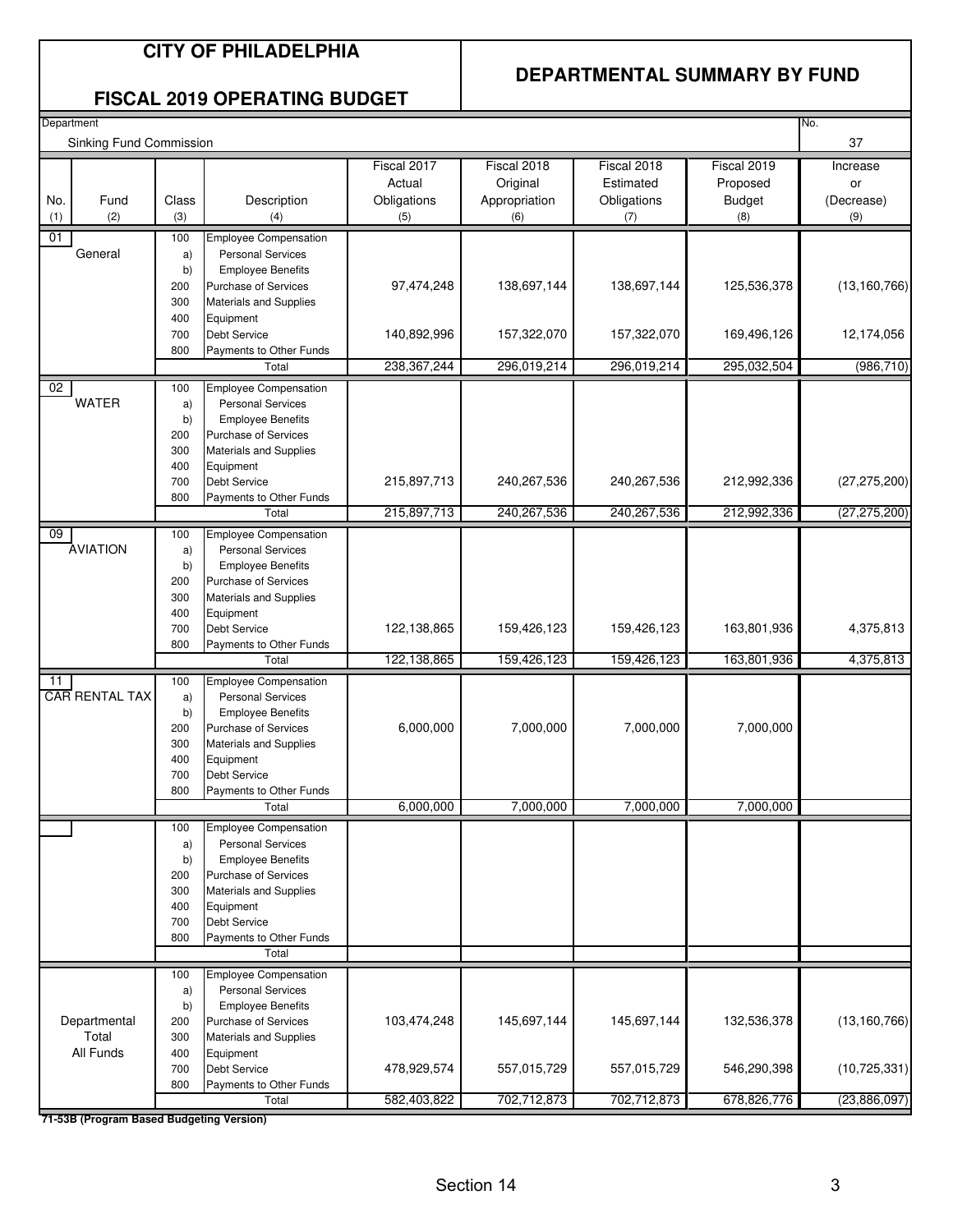#### **FISCAL 2019 OPERATING BUDGET | ALL FUNDS**

### **CITY OF PHILADELPHIA DEPARTMENTAL SUMMARY INCREASES AND DECREASES**

| Department<br>Sinking Fund Commission |              |                |                  |              |                | No.<br>$37\,$  |
|---------------------------------------|--------------|----------------|------------------|--------------|----------------|----------------|
| <b>Budget Comments</b>                | Class<br>100 | Class<br>200   | Class<br>300/400 | Class<br>500 | Class<br>700   | Total          |
| (1)                                   | (2)          | (3)            | (4)              | (5)          | (6)            | (7)            |
| General<br>Change in requirements     |              | (13, 160, 766) |                  |              | 12,174,056     | (986, 710)     |
| Water                                 |              |                |                  |              |                |                |
| Decreased requirements                |              |                |                  |              | (27, 275, 200) | (27, 275, 200) |
| Aviation                              |              |                |                  |              |                |                |
| Increased requirements                |              |                |                  |              | 4,375,813      | 4,375,813      |
|                                       |              |                |                  |              |                |                |
|                                       |              | (13, 160, 766) |                  |              | (10, 725, 331) | (23,886,097)   |
|                                       |              |                |                  |              |                |                |
|                                       |              |                |                  |              |                |                |
|                                       |              |                |                  |              |                |                |
|                                       |              |                |                  |              |                |                |
|                                       |              |                |                  |              |                |                |
|                                       |              |                |                  |              |                |                |
|                                       |              |                |                  |              |                |                |
|                                       |              |                |                  |              |                |                |
|                                       |              |                |                  |              |                |                |
|                                       |              |                |                  |              |                |                |
|                                       |              |                |                  |              |                |                |
|                                       |              |                |                  |              |                |                |
|                                       |              |                |                  |              |                |                |
|                                       |              |                |                  |              |                |                |
|                                       |              |                |                  |              |                |                |
|                                       |              |                |                  |              |                |                |
|                                       |              |                |                  |              |                |                |
|                                       |              |                |                  |              |                |                |
|                                       |              |                |                  |              |                |                |
|                                       |              |                |                  |              |                |                |
|                                       |              |                |                  |              |                |                |
|                                       |              |                |                  |              |                |                |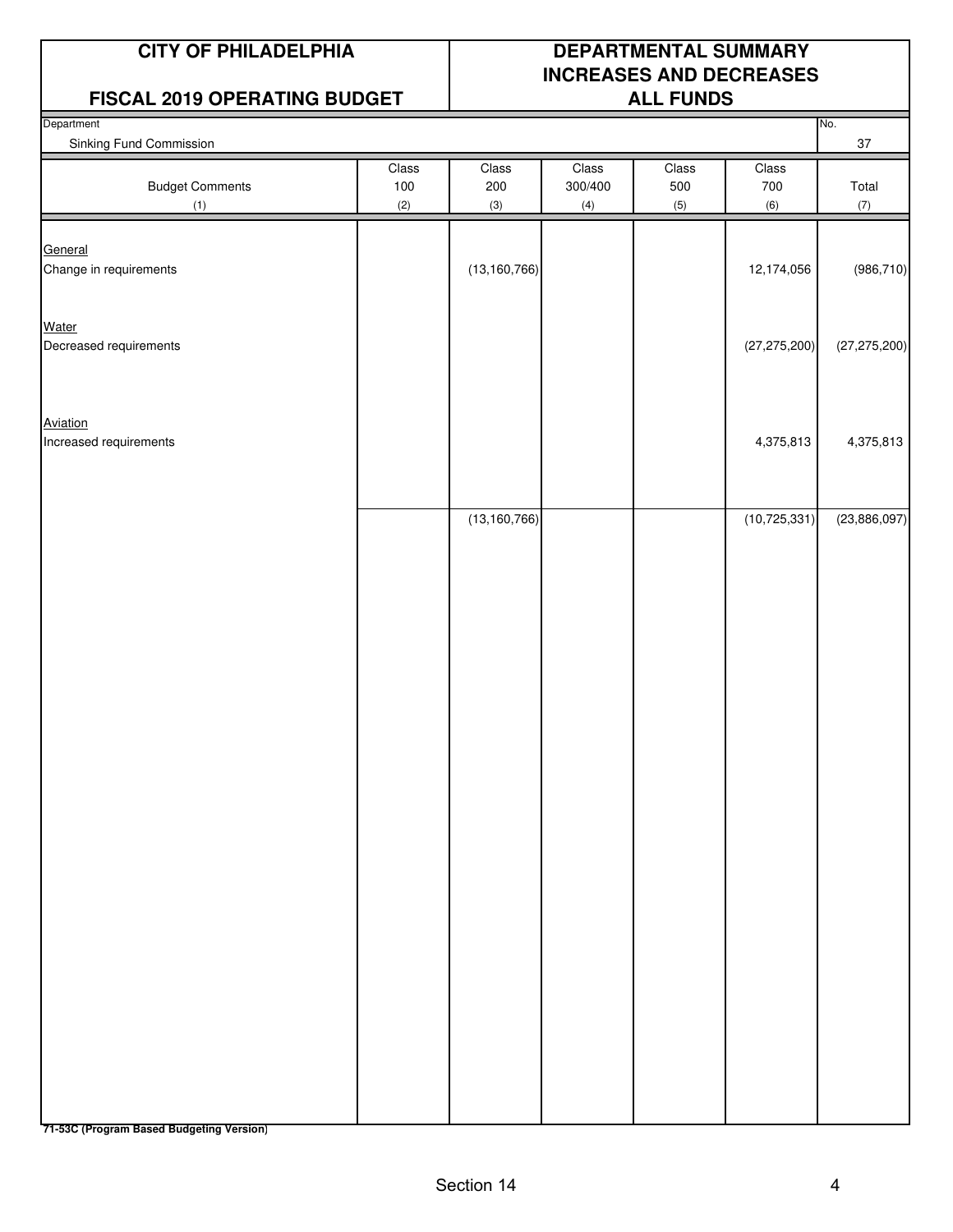|            | <b>CITY OF PHILADELPHIA</b>                                                                                                                                                                                                                                                                                                                                                                                                                                                        |                                                                          |                             |                    |                                    |                   |  |
|------------|------------------------------------------------------------------------------------------------------------------------------------------------------------------------------------------------------------------------------------------------------------------------------------------------------------------------------------------------------------------------------------------------------------------------------------------------------------------------------------|--------------------------------------------------------------------------|-----------------------------|--------------------|------------------------------------|-------------------|--|
|            | <b>FISCAL 2019 OPERATING BUDGET</b>                                                                                                                                                                                                                                                                                                                                                                                                                                                |                                                                          |                             |                    | <b>PROGRAM SUMMARY - ALL FUNDS</b> |                   |  |
| Department |                                                                                                                                                                                                                                                                                                                                                                                                                                                                                    | No.                                                                      | Program                     |                    |                                    | No.               |  |
|            | Sinking Fund Commission                                                                                                                                                                                                                                                                                                                                                                                                                                                            | 37                                                                       | Sinking Fund Commission     |                    |                                    | 01                |  |
|            |                                                                                                                                                                                                                                                                                                                                                                                                                                                                                    |                                                                          | <b>Program Description</b>  |                    |                                    |                   |  |
|            |                                                                                                                                                                                                                                                                                                                                                                                                                                                                                    |                                                                          |                             |                    |                                    |                   |  |
|            | The Sinking Fund is responsible for the budgeting, payment, and administration of the City's debt service and debt-related payments<br>across its General Obligation, City Service Agreement, Airport Revenue, Water Revenue and Gas Works Revenue credits. The Sinking<br>Fund also coordinates with an outside consultant for calculation of arbitrage rebate on the City's tax-exempt bonds and the timely payment<br>of any liabilities to the Internal Revenue Service (IRS). |                                                                          |                             |                    |                                    |                   |  |
|            |                                                                                                                                                                                                                                                                                                                                                                                                                                                                                    |                                                                          | <b>Program Objectives</b>   |                    |                                    |                   |  |
|            | Continue to make timely and accurate debt service payments for all of the City's credits.<br>. Make the payment process more efficient while maintaining the appropriate internal controls.                                                                                                                                                                                                                                                                                        |                                                                          |                             |                    |                                    |                   |  |
|            |                                                                                                                                                                                                                                                                                                                                                                                                                                                                                    |                                                                          | <b>Performance Measures</b> |                    |                                    |                   |  |
|            |                                                                                                                                                                                                                                                                                                                                                                                                                                                                                    |                                                                          | Fiscal 2017                 | Fiscal 2018        | Fiscal 2018                        | Fiscal 2019       |  |
|            | Description                                                                                                                                                                                                                                                                                                                                                                                                                                                                        |                                                                          | Year-End                    | Target             | Year-to-Date                       | Target            |  |
|            | (1)                                                                                                                                                                                                                                                                                                                                                                                                                                                                                |                                                                          | (2)                         | (3)                | 12/31/17<br>(4)                    | (5)               |  |
|            |                                                                                                                                                                                                                                                                                                                                                                                                                                                                                    | Performance is reflected in the City Treasurer's Office's Budget Detail. |                             |                    |                                    |                   |  |
|            |                                                                                                                                                                                                                                                                                                                                                                                                                                                                                    |                                                                          |                             |                    |                                    |                   |  |
|            |                                                                                                                                                                                                                                                                                                                                                                                                                                                                                    |                                                                          | <b>Summary by Fund</b>      |                    |                                    |                   |  |
|            |                                                                                                                                                                                                                                                                                                                                                                                                                                                                                    | Fiscal 2017                                                              | Fiscal 2018                 | Fiscal 2018        | Fiscal 2019                        | Increase          |  |
| Fund       | Fund                                                                                                                                                                                                                                                                                                                                                                                                                                                                               | Actual                                                                   | Original                    | Estimated          | Proposed                           | or                |  |
| No.        |                                                                                                                                                                                                                                                                                                                                                                                                                                                                                    | Obligations                                                              | Appropriations              | Obligations        | <b>Budget</b>                      | (Decrease)        |  |
| (1)<br>010 | (2)<br>General                                                                                                                                                                                                                                                                                                                                                                                                                                                                     | (3)<br>238, 367, 244                                                     | (4)<br>296,019,214          | (5)<br>296,019,214 | (6)<br>295,032,504                 | (7)<br>(986, 710) |  |
| 020        | Water                                                                                                                                                                                                                                                                                                                                                                                                                                                                              | 215,897,713                                                              | 240,267,536                 | 240,267,536        | 212,992,336                        | (27, 275, 200)    |  |
| 090        | Aviation                                                                                                                                                                                                                                                                                                                                                                                                                                                                           | 122,138,865                                                              | 159,426,123                 | 159,426,123        | 163,801,936                        | 4,375,813         |  |
| 110        | Car Rental Tax                                                                                                                                                                                                                                                                                                                                                                                                                                                                     | 6,000,000                                                                | 7,000,000                   | 7,000,000          | 7,000,000                          |                   |  |
|            |                                                                                                                                                                                                                                                                                                                                                                                                                                                                                    |                                                                          |                             |                    |                                    |                   |  |
|            |                                                                                                                                                                                                                                                                                                                                                                                                                                                                                    |                                                                          |                             |                    |                                    |                   |  |
|            | Total                                                                                                                                                                                                                                                                                                                                                                                                                                                                              | 582,403,822<br><b>Summary of Full Time Positions by Fund</b>             | 702,712,873                 | 702,712,873        | 678,826,776                        | (23,886,097)      |  |
| Fund       |                                                                                                                                                                                                                                                                                                                                                                                                                                                                                    | <b>Actual Positions</b>                                                  | Fiscal 2018                 | Increment Run      | Fiscal 2019                        | Inc. $/$ (Dec.)   |  |
| No.        | Fund                                                                                                                                                                                                                                                                                                                                                                                                                                                                               | 6/30/17                                                                  | <b>Budgeted</b>             | PPE 11/26/17       | <b>Budgeted</b>                    | (Col. 6 less 4)   |  |
| (1)        | (2)                                                                                                                                                                                                                                                                                                                                                                                                                                                                                | (3)                                                                      | (4)                         | (5)                | (6)                                | (7)               |  |
|            |                                                                                                                                                                                                                                                                                                                                                                                                                                                                                    |                                                                          |                             |                    |                                    |                   |  |
|            |                                                                                                                                                                                                                                                                                                                                                                                                                                                                                    |                                                                          |                             |                    |                                    |                   |  |
|            |                                                                                                                                                                                                                                                                                                                                                                                                                                                                                    |                                                                          |                             |                    |                                    |                   |  |
|            |                                                                                                                                                                                                                                                                                                                                                                                                                                                                                    |                                                                          |                             |                    |                                    |                   |  |
|            |                                                                                                                                                                                                                                                                                                                                                                                                                                                                                    |                                                                          |                             |                    |                                    |                   |  |
|            | <b>Total Full Time</b>                                                                                                                                                                                                                                                                                                                                                                                                                                                             |                                                                          |                             |                    |                                    |                   |  |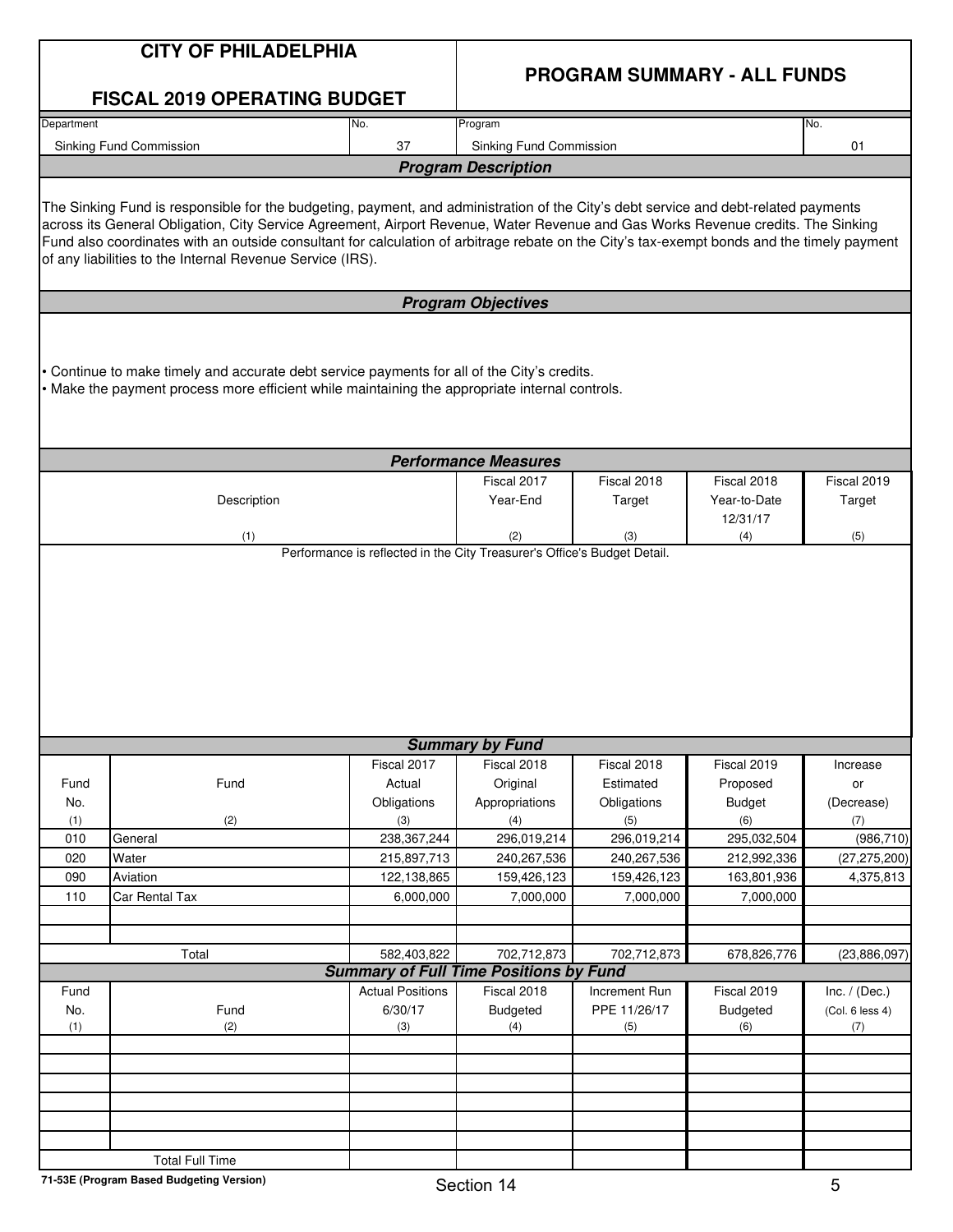#### **FISCAL 2019 OPERATING BUDGET**

## **PROGRAM SUMMARY - ALL FUNDS**

| Department   |                              | No.         | Program                                             |                     | No.             |                     |
|--------------|------------------------------|-------------|-----------------------------------------------------|---------------------|-----------------|---------------------|
|              | Sinking Fund Commission      | 37          | Sinking Fund Commission                             |                     |                 | 01                  |
|              |                              |             | <b>Selected Associated Non-Tax Revenues by Fund</b> |                     |                 |                     |
|              |                              | Fiscal 2017 | Fiscal 2018                                         | Fiscal 2018         | Fiscal 2019     | Increase            |
| Fund         | Fund                         | Actual      | Original                                            | Estimate            | Proposed        | or                  |
| No.          |                              | Revenues    | <b>Budget</b>                                       |                     | <b>Budget</b>   | (Decrease)          |
| (1)          | (2)                          | (3)         | (4)                                                 | (5)                 | (6)             | (7)                 |
|              |                              |             |                                                     |                     |                 |                     |
|              |                              |             |                                                     |                     |                 |                     |
|              |                              |             |                                                     |                     |                 |                     |
|              |                              |             |                                                     |                     |                 |                     |
|              |                              |             | <b>Selected Associated Capital Projects</b>         |                     |                 |                     |
| Dept.        |                              | Carry       | Fiscal 2018                                         | Fiscal 2018         | Fiscal 2019     | Fiscal 2019         |
| Where        | Description                  | Forward     | Original Approp.                                    | Original Approp.    | Proposed Budget | Proposed Bdgt       |
| Appropriated |                              |             | (GO Only)                                           | (All Other Sources) | (GO Only)       | (All Other Sources) |
| (1)          | (2)                          | (3)         | (4)                                                 | (5)                 | (6)             | (7)                 |
|              |                              |             |                                                     |                     |                 |                     |
|              |                              |             |                                                     |                     |                 |                     |
|              |                              |             |                                                     |                     |                 |                     |
|              |                              |             |                                                     |                     |                 |                     |
|              |                              |             |                                                     |                     |                 |                     |
|              |                              |             |                                                     |                     |                 |                     |
|              |                              |             |                                                     |                     |                 |                     |
|              |                              |             |                                                     |                     |                 |                     |
|              |                              |             |                                                     |                     |                 |                     |
|              |                              |             |                                                     |                     |                 |                     |
|              |                              |             |                                                     |                     |                 |                     |
|              |                              |             |                                                     |                     |                 |                     |
|              |                              |             |                                                     |                     |                 |                     |
|              |                              |             | <b>Selected Associated Operating Costs</b>          |                     |                 |                     |
| Dept.        |                              | Fiscal 2017 | Fiscal 2018                                         | Fiscal 2018         | Fiscal 2019     | Increase            |
| Where        | Description                  | Calculated  | Calculated                                          | Calculated          | Calculated      | or                  |
| Appropriated |                              | Obligations | Appropriations                                      | Obligations         | <b>Budget</b>   | (Decrease)          |
| (1)          | (2)                          | (3)         | (4)                                                 | (5)                 | (6)             | (7)                 |
| Finance      | Employee Benefits - Civilian |             |                                                     |                     |                 |                     |
| Finance      | Employee Benefits - Uniform  |             |                                                     |                     |                 |                     |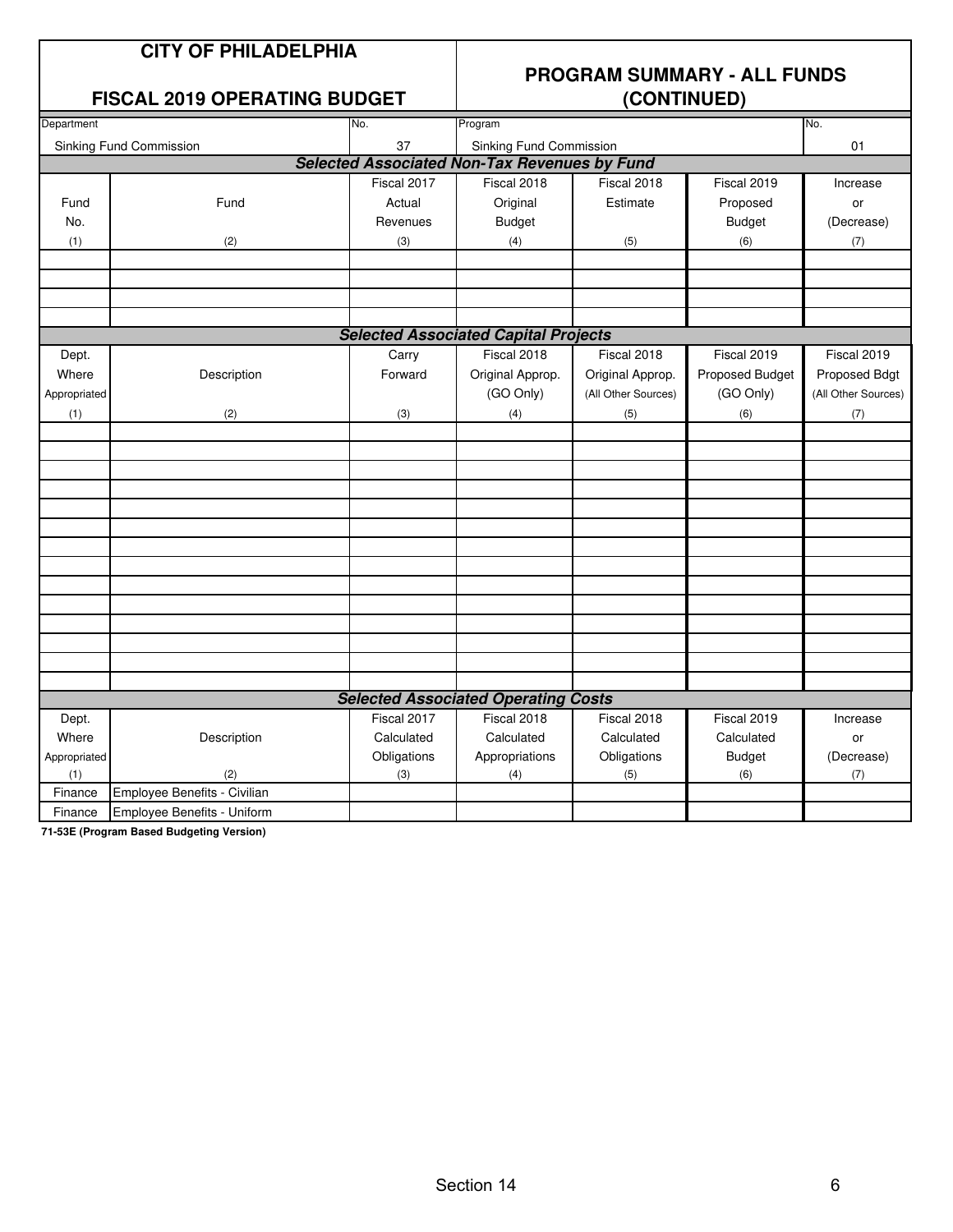|             | <b>CITY OF PHILADELPHIA</b><br><b>FISCAL 2019 OPERATING BUDGET</b> |                                                     | <b>PROGRAM SUMMARY</b>      |              |                 |                |  |
|-------------|--------------------------------------------------------------------|-----------------------------------------------------|-----------------------------|--------------|-----------------|----------------|--|
| Department  |                                                                    | No.                                                 | Program                     |              |                 | No.            |  |
|             | Sinking Fund Commission                                            | 37                                                  | Sinking Fund Commission     |              |                 | 01             |  |
| Fund        |                                                                    | No.                                                 |                             |              |                 |                |  |
| General     |                                                                    | 010                                                 |                             |              |                 |                |  |
|             |                                                                    |                                                     | <b>Summary by Class</b>     |              |                 |                |  |
|             |                                                                    | Fiscal 2017                                         | Fiscal 2018                 | Fiscal 2018  | Fiscal 2019     | Increase       |  |
| Class       | Description                                                        | Actual                                              | Original                    | Estimated    | Proposed        | or             |  |
|             |                                                                    | Obligations                                         | Appropriations              | Obligations  | <b>Budget</b>   | (Decrease)     |  |
| (1)         | (2)                                                                | (3)                                                 | (4)                         | (5)          | (6)             | (7)            |  |
| 100         | <b>Employee Compensation</b>                                       |                                                     |                             |              |                 |                |  |
| a)          | <b>Personal Services</b>                                           |                                                     |                             |              |                 |                |  |
| b)          | <b>Employee Benefits</b>                                           |                                                     |                             |              |                 |                |  |
| 200         | <b>Purchase of Services</b>                                        | 97,474,248                                          | 138,697,144                 | 138,697,144  | 125,536,378     | (13, 160, 766) |  |
| 300         | <b>Materials and Supplies</b>                                      |                                                     |                             |              |                 |                |  |
| 400         | Equipment                                                          |                                                     |                             |              |                 |                |  |
| 500         | Contributions, Indemnities & Taxes                                 |                                                     |                             |              |                 |                |  |
| 700         | <b>Debt Service</b>                                                | 140,892,996                                         | 157,322,070                 | 157,322,070  | 169,496,126     | 12,174,056     |  |
| 800         | Payments to Other Funds                                            |                                                     |                             |              |                 |                |  |
| 900         | Advances and Misc. Payments                                        |                                                     |                             |              |                 |                |  |
|             | Total                                                              | 238,367,244                                         | 296,019,214                 | 296,019,214  | 295,032,504     | (986, 710)     |  |
|             |                                                                    |                                                     | <b>Summary of Positions</b> |              |                 |                |  |
|             |                                                                    | Actual                                              | Fiscal 2018                 | Increment    | Fiscal 2019     | Increase       |  |
|             |                                                                    | Positions                                           | <b>Budgeted</b>             | Run          | <b>Budgeted</b> | or             |  |
| Code        | Category                                                           | 6/30/17                                             | Positions                   | PPE 11/26/17 | Positions       | (Decrease)     |  |
| (1)         | (2)                                                                | (3)                                                 | (4)                         | (5)          | (6)             | (7)            |  |
| 101         | Full Time - Civilian                                               |                                                     |                             |              |                 |                |  |
| 105         | Full Time - Uniform                                                |                                                     |                             |              |                 |                |  |
|             | Total                                                              |                                                     |                             |              |                 |                |  |
|             |                                                                    | <b>Selected Associated Non-Tax Revenues by Type</b> |                             |              |                 |                |  |
|             |                                                                    | Fiscal 2017                                         | Fiscal 2018                 | Fiscal 2018  | Fiscal 2019     | Increase       |  |
|             | Description                                                        | Actual                                              | Original                    | Estimate     | Proposed        | or             |  |
|             |                                                                    | Revenues                                            | <b>Budget</b>               |              | <b>Budget</b>   | (Decrease)     |  |
|             | (1)                                                                | (2)                                                 | (3)                         | (4)          | (5)             | (6)            |  |
| Local       |                                                                    |                                                     |                             |              |                 |                |  |
| Federal     |                                                                    |                                                     |                             |              |                 |                |  |
| State       |                                                                    |                                                     |                             |              |                 |                |  |
|             | <b>Other Governments</b>                                           |                                                     |                             |              |                 |                |  |
| Other Funds |                                                                    |                                                     |                             |              |                 |                |  |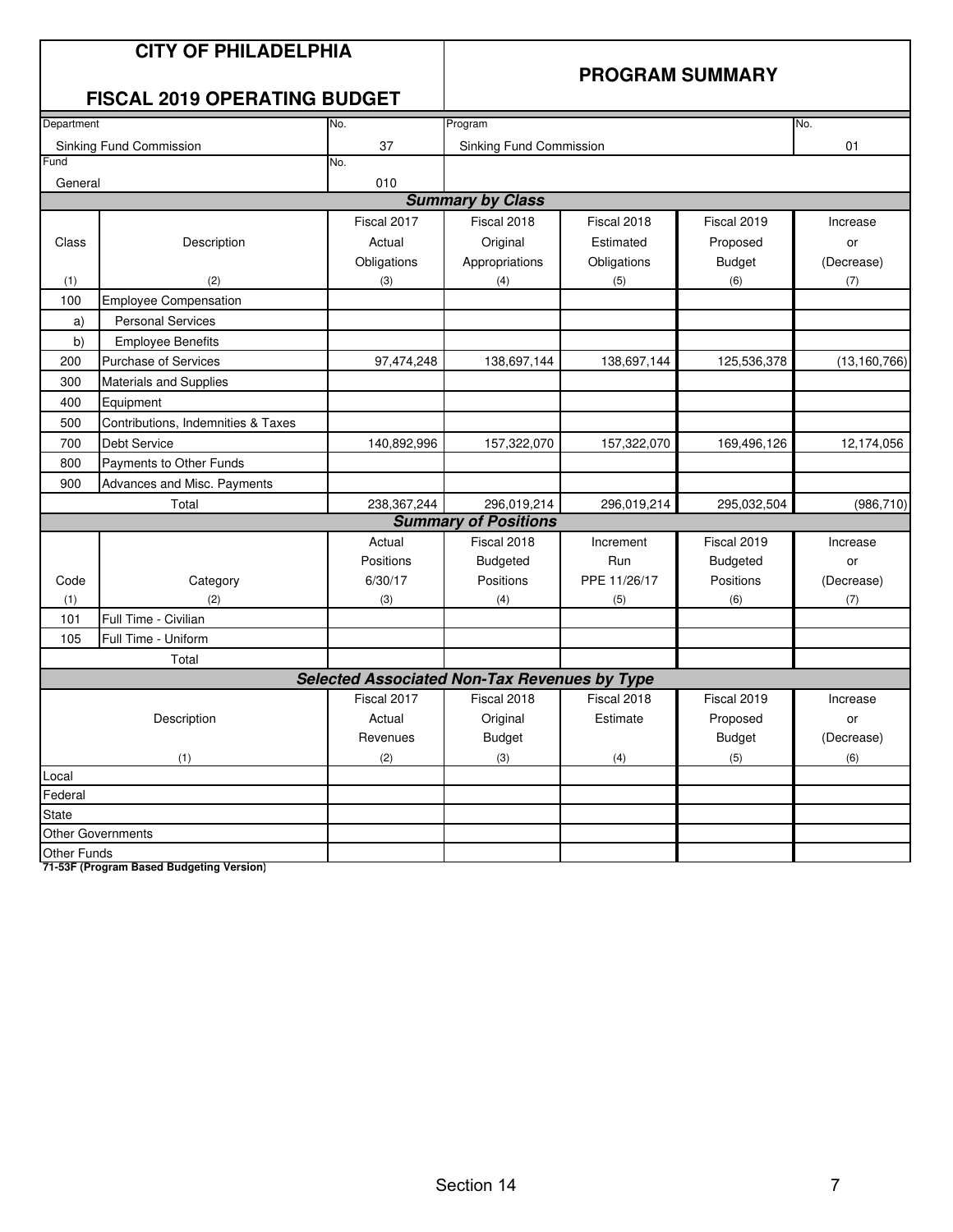#### **CITY OF PHILADELPHIA** SCHEDULE 200

#### **FISCAL 2019 OPERATING BUDGET**

# **PURCHASE OF SERVICES**

| Department |                                                                       | No.                                               | Program                 |             |              | No.            |
|------------|-----------------------------------------------------------------------|---------------------------------------------------|-------------------------|-------------|--------------|----------------|
|            |                                                                       |                                                   |                         |             |              |                |
| Fund       | Sinking Fund Commission                                               | 37<br>No.                                         | Sinking Fund Commission |             |              | 01             |
| General    |                                                                       | 01                                                |                         |             |              |                |
|            |                                                                       |                                                   |                         |             |              |                |
|            |                                                                       | Fiscal 2017                                       | Fiscal 2018             | Fiscal 2018 | Fiscal 2019  | Increase       |
| Code       | Description                                                           | Actual                                            | Original                | Estimated   | Departmental | or             |
|            |                                                                       | Obligations                                       | Appropriations          | Obligations | Request      | (Decrease)     |
| (1)        | (2)                                                                   | (3)<br><b>Schedule 200 - Purchase of Services</b> | (4)                     | (5)         | (6)          | (7)            |
|            |                                                                       |                                                   |                         |             |              |                |
| 201<br>202 | Cleaning & Laundering<br><b>Janitorial Services</b>                   |                                                   |                         |             |              |                |
|            | Refuse, Garbage, Silt and Sludge Removal                              |                                                   |                         |             |              |                |
| 205        |                                                                       |                                                   |                         |             |              |                |
| 209        | Telephone & Communication                                             |                                                   |                         |             |              |                |
| 210        | <b>Postal Services</b>                                                |                                                   |                         |             |              |                |
| 211        | Transportation                                                        |                                                   |                         |             |              |                |
| 215        | Licenses, Permits & Inspection Charges                                |                                                   |                         |             |              |                |
| 216        | Commercial off the Shelf Software Licenses<br><b>Electric Current</b> |                                                   |                         |             |              |                |
| 220        |                                                                       |                                                   |                         |             |              |                |
| 221        | <b>Gas Services</b>                                                   |                                                   |                         |             |              |                |
| 222        | Steam for Heating                                                     |                                                   |                         |             |              |                |
| 230        | Meals (non-travel) & Official Entertaining                            |                                                   |                         |             |              |                |
| 231        | <b>Overtime Meals</b>                                                 |                                                   |                         |             |              |                |
| 240        | Advertising & Promotional Activities                                  |                                                   |                         |             |              |                |
| 250        | <b>Professional Services</b>                                          | 10,500                                            |                         |             |              |                |
| 251        | Professional Svcs. - Information Technology                           |                                                   |                         |             |              |                |
| 252        | Accounting & Auditing Services                                        | 25,700                                            |                         |             |              |                |
| 253        | <b>Legal Services</b>                                                 |                                                   |                         |             |              |                |
| 254        | Mental Health & Intellectual Disability Services                      |                                                   |                         |             |              |                |
| 255        | Dues                                                                  |                                                   |                         |             |              |                |
| 256        | Seminar & Training Sessions                                           |                                                   |                         |             |              |                |
| 257        | Architectural & Engineering Services                                  |                                                   |                         |             |              |                |
| 258        | <b>Court Reporters</b>                                                |                                                   |                         |             |              |                |
| 259        | <b>Arbitration Fees</b>                                               |                                                   |                         |             |              |                |
| 260        | Repair & Maintenance Charges                                          |                                                   |                         |             |              |                |
| 261        | Repaving, Repairing & Resurfacing Streets                             |                                                   |                         |             |              |                |
| 262        | Demolition of Buildings                                               |                                                   |                         |             |              |                |
| 264        | Abatement of Nuisances                                                |                                                   |                         |             |              |                |
| 265        | Rehabilitation of Property                                            |                                                   |                         |             |              |                |
| 266        | Maint. & Support - Comp. Hardware & Software                          |                                                   |                         |             |              |                |
| 275        | Juror Fees                                                            |                                                   |                         |             |              |                |
| 276        | Juror Expenses                                                        |                                                   |                         |             |              |                |
| 277        | <b>Witness Fees</b>                                                   |                                                   |                         |             |              |                |
| 280        | <b>Insurance &amp; Official Bonds</b>                                 |                                                   |                         |             |              |                |
| 281        | Lease Payments-Phila Municipal Auth                                   | 24,023,598                                        | 40,917,367              | 40,917,367  | 14,583,417   | (26, 333, 950) |
| 283        | Lease Purchase - Vehicles                                             |                                                   |                         |             |              |                |
| 284        | Ground & Building Rental                                              |                                                   |                         |             |              |                |
| 285        | Rents - Other                                                         | 73,414,450                                        | 97,779,777              | 97,779,777  | 110,952,961  | 13,173,184     |
| 286        | Rental of Parking Spaces                                              |                                                   |                         |             |              |                |
| 290        | Payments for Care of Individuals                                      |                                                   |                         |             |              |                |
| 295        | <b>Imprest Advances</b>                                               |                                                   |                         |             |              |                |
| 298        | Payments for Burials & Graves                                         |                                                   |                         |             |              |                |
| 299        | Other Expenses (not otherwise classified)                             |                                                   |                         |             |              |                |
|            |                                                                       |                                                   |                         |             |              |                |
|            |                                                                       |                                                   |                         |             |              |                |
|            |                                                                       |                                                   |                         |             |              |                |
|            | Total                                                                 | 97,474,248                                        | 138,697,144             | 138,697,144 | 125,536,378  | (13, 160, 766) |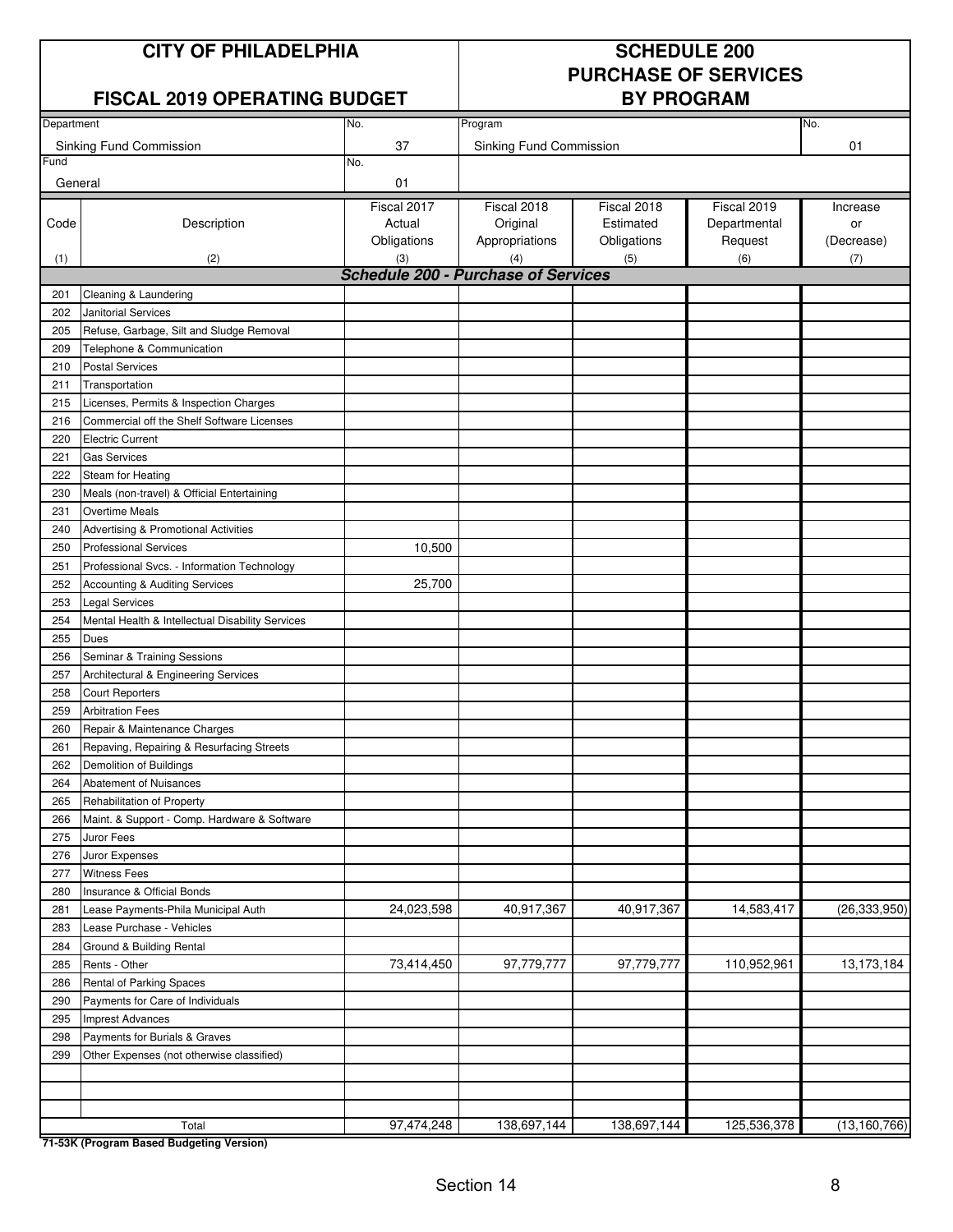#### **FISCAL 2019 OPERATING BUDGET**

### **SCHEDULE 500 - 700 - 800 - 900**

| Department |                                                                                              | No.                                               | Program                             |                                                                 |              | No.                  |
|------------|----------------------------------------------------------------------------------------------|---------------------------------------------------|-------------------------------------|-----------------------------------------------------------------|--------------|----------------------|
|            |                                                                                              |                                                   |                                     |                                                                 |              |                      |
| Fund       | Sinking Fund Commission                                                                      | 37<br>No.                                         | Sinking Fund Commission             |                                                                 |              | 01                   |
|            |                                                                                              |                                                   |                                     |                                                                 |              |                      |
| General    |                                                                                              | 010                                               |                                     |                                                                 |              |                      |
|            |                                                                                              | Fiscal 2017                                       | Fiscal 2018                         | Fiscal 2018                                                     | Fiscal 2019  | Increase             |
| Code       | Description                                                                                  | Actual                                            | Original                            | Estimated                                                       | Departmental | or                   |
|            |                                                                                              | Obligations                                       | Appropriations                      | Obligations                                                     | Request      | (Decrease)           |
| (1)        | (2)                                                                                          | (3)                                               | (4)                                 | (5)                                                             | (6)          | (7)                  |
|            |                                                                                              | Schedule 500 - Contributions, Indemnities & Taxes |                                     |                                                                 |              |                      |
| 501        | Celebrations                                                                                 |                                                   |                                     |                                                                 |              |                      |
| 504        | <b>Meritorious Awards</b>                                                                    |                                                   |                                     |                                                                 |              |                      |
| 505        | Contributions to Educational & Recreational Org.                                             |                                                   |                                     |                                                                 |              |                      |
| 506        | Payments to Prisoners                                                                        |                                                   |                                     |                                                                 |              |                      |
| 512        | Refunds                                                                                      |                                                   |                                     |                                                                 |              |                      |
| 513        | Indemnities                                                                                  |                                                   |                                     |                                                                 |              |                      |
| 515        | Taxes                                                                                        |                                                   |                                     |                                                                 |              |                      |
| 517        | Contributions to Other Govt. Agencies and Non-Profit<br>Org. not Educational or Recreational |                                                   |                                     |                                                                 |              |                      |
|            |                                                                                              |                                                   |                                     |                                                                 |              |                      |
|            |                                                                                              |                                                   |                                     |                                                                 |              |                      |
|            |                                                                                              |                                                   |                                     |                                                                 |              |                      |
|            |                                                                                              |                                                   |                                     |                                                                 |              |                      |
|            |                                                                                              |                                                   |                                     |                                                                 |              |                      |
|            |                                                                                              |                                                   |                                     |                                                                 |              |                      |
|            |                                                                                              |                                                   |                                     |                                                                 |              |                      |
|            | Total                                                                                        |                                                   |                                     |                                                                 |              |                      |
|            |                                                                                              |                                                   | <b>Schedule 700 - Debt Services</b> |                                                                 |              |                      |
| 701        | Interest on City Debt - Long Term                                                            | 69,824,458                                        | 78,817,395                          | 78,817,395                                                      | 78,938,364   | 120,969              |
| 702        | Principal Payments on City Debt - Long Term                                                  | 67,890,000                                        | 70,820,000                          | 70,820,000                                                      | 82,000,000   | 11,180,000           |
| 703        | Interest on City Debt - Short Term                                                           | 2,443,764                                         | 5,250,000                           | 5,250,000                                                       | 4,500,000    | (750,000)            |
| 704        | Sinking Fund Reserve Payment                                                                 | 245,116                                           | 1,334,675                           | 1,334,675                                                       | 1,337,262    | 2,587                |
| 705        | Commitment Fee Expense                                                                       | 489,658                                           | 1,000,000                           | 1,000,000                                                       | 2,520,500    | 1,520,500<br>100,000 |
| 706        | Arbitrage Payments                                                                           |                                                   | 100,000                             | 100,000                                                         | 200,000      |                      |
|            |                                                                                              |                                                   |                                     |                                                                 |              |                      |
|            | Total                                                                                        | 140,892,996                                       | 157,322,070                         | 157,322,070                                                     | 169,496,126  | 12,174,056           |
|            |                                                                                              | <b>Schedule 800 - Payments to Other Funds</b>     |                                     |                                                                 |              |                      |
| 801        | Payments to General Fund                                                                     |                                                   |                                     |                                                                 |              |                      |
| 803        | Payments to Water Fund                                                                       |                                                   |                                     |                                                                 |              |                      |
| 804        | Payments to Capital Projects Fund                                                            |                                                   |                                     |                                                                 |              |                      |
| 805        | Payments to Special Funds                                                                    |                                                   |                                     |                                                                 |              |                      |
| 806        | Payments to Bond Fund                                                                        |                                                   |                                     |                                                                 |              |                      |
| 807        | Payments to Other Funds                                                                      |                                                   |                                     |                                                                 |              |                      |
| 809        | Payments to Aviation Fund                                                                    |                                                   |                                     |                                                                 |              |                      |
| 812        | Payments to Grants Revenue Fund                                                              |                                                   |                                     |                                                                 |              |                      |
|            |                                                                                              |                                                   |                                     |                                                                 |              |                      |
|            |                                                                                              |                                                   |                                     |                                                                 |              |                      |
|            | Total                                                                                        |                                                   |                                     |                                                                 |              |                      |
|            |                                                                                              |                                                   |                                     | <b>Schedule 900 - Advances and Other Miscellaneous Payments</b> |              |                      |
| 901        | Advances to Create Working Capital Funds                                                     |                                                   |                                     |                                                                 |              |                      |
| 902        | Miscellaneous Advances                                                                       |                                                   |                                     |                                                                 |              |                      |
|            |                                                                                              |                                                   |                                     |                                                                 |              |                      |
|            |                                                                                              |                                                   |                                     |                                                                 |              |                      |
|            |                                                                                              |                                                   |                                     |                                                                 |              |                      |
|            | Total                                                                                        |                                                   |                                     |                                                                 |              |                      |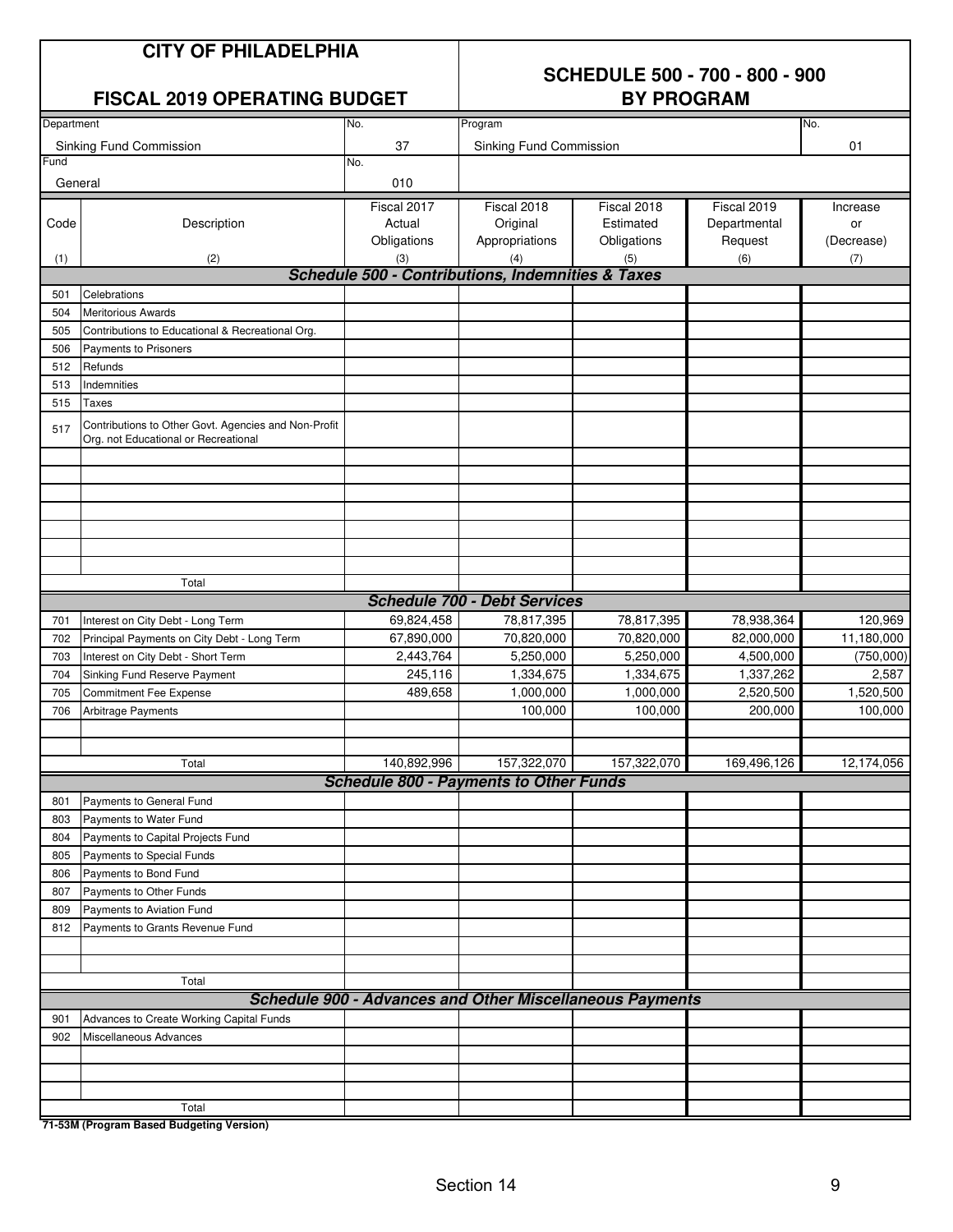|             | <b>CITY OF PHILADELPHIA</b><br><b>FISCAL 2019 OPERATING BUDGET</b> |                                                     | <b>PROGRAM SUMMARY</b>      |              |                 |                |  |
|-------------|--------------------------------------------------------------------|-----------------------------------------------------|-----------------------------|--------------|-----------------|----------------|--|
| Department  |                                                                    | No.                                                 | Program                     |              |                 | No.            |  |
|             | Sinking Fund Commission                                            | 37                                                  | Sinking Fund Commission     |              |                 | 01             |  |
| Fund        |                                                                    | No.                                                 |                             |              |                 |                |  |
| Water       |                                                                    | 020                                                 |                             |              |                 |                |  |
|             |                                                                    |                                                     | <b>Summary by Class</b>     |              |                 |                |  |
|             |                                                                    | Fiscal 2017                                         | Fiscal 2018                 | Fiscal 2018  | Fiscal 2019     | Increase       |  |
| Class       | Description                                                        | Actual                                              | Original                    | Estimated    | Proposed        | or             |  |
|             |                                                                    | Obligations                                         | Appropriations              | Obligations  | <b>Budget</b>   | (Decrease)     |  |
| (1)         | (2)                                                                | (3)                                                 | (4)                         | (5)          | (6)             | (7)            |  |
| 100         | <b>Employee Compensation</b>                                       |                                                     |                             |              |                 |                |  |
| a)          | <b>Personal Services</b>                                           |                                                     |                             |              |                 |                |  |
| b)          | <b>Employee Benefits</b>                                           |                                                     |                             |              |                 |                |  |
| 200         | <b>Purchase of Services</b>                                        |                                                     |                             |              |                 |                |  |
| 300         | <b>Materials and Supplies</b>                                      |                                                     |                             |              |                 |                |  |
| 400         | Equipment                                                          |                                                     |                             |              |                 |                |  |
| 500         | Contributions, Indemnities & Taxes                                 |                                                     |                             |              |                 |                |  |
| 700         | <b>Debt Service</b>                                                | 215,897,713                                         | 240,267,536                 | 240,267,536  | 212,992,336     | (27, 275, 200) |  |
| 800         | Payments to Other Funds                                            |                                                     |                             |              |                 |                |  |
| 900         | Advances and Misc. Payments                                        |                                                     |                             |              |                 |                |  |
|             | Total                                                              | 215,897,713                                         | 240,267,536                 | 240,267,536  | 212,992,336     | (27, 275, 200) |  |
|             |                                                                    |                                                     | <b>Summary of Positions</b> |              |                 |                |  |
|             |                                                                    | Actual                                              | Fiscal 2018                 | Increment    | Fiscal 2019     | Increase       |  |
|             |                                                                    | Positions                                           | <b>Budgeted</b>             | Run          | <b>Budgeted</b> | or             |  |
| Code        | Category                                                           | 6/30/17                                             | Positions                   | PPE 11/26/17 | Positions       | (Decrease)     |  |
| (1)         | (2)                                                                | (3)                                                 | (4)                         | (5)          | (6)             | (7)            |  |
| 101         | Full Time - Civilian                                               |                                                     |                             |              |                 |                |  |
| 105         | Full Time - Uniform                                                |                                                     |                             |              |                 |                |  |
|             | Total                                                              |                                                     |                             |              |                 |                |  |
|             |                                                                    | <b>Selected Associated Non-Tax Revenues by Type</b> |                             |              |                 |                |  |
|             |                                                                    | Fiscal 2017                                         | Fiscal 2018                 | Fiscal 2018  | Fiscal 2019     | Increase       |  |
|             | Description                                                        | Actual                                              | Original                    | Estimate     | Proposed        | or             |  |
|             |                                                                    | Revenues                                            | <b>Budget</b>               |              | <b>Budget</b>   | (Decrease)     |  |
|             | (1)                                                                | (2)                                                 | (3)                         | (4)          | (5)             | (6)            |  |
| Local       |                                                                    |                                                     |                             |              |                 |                |  |
| Federal     |                                                                    |                                                     |                             |              |                 |                |  |
| State       |                                                                    |                                                     |                             |              |                 |                |  |
|             | <b>Other Governments</b>                                           |                                                     |                             |              |                 |                |  |
| Other Funds |                                                                    |                                                     |                             |              |                 |                |  |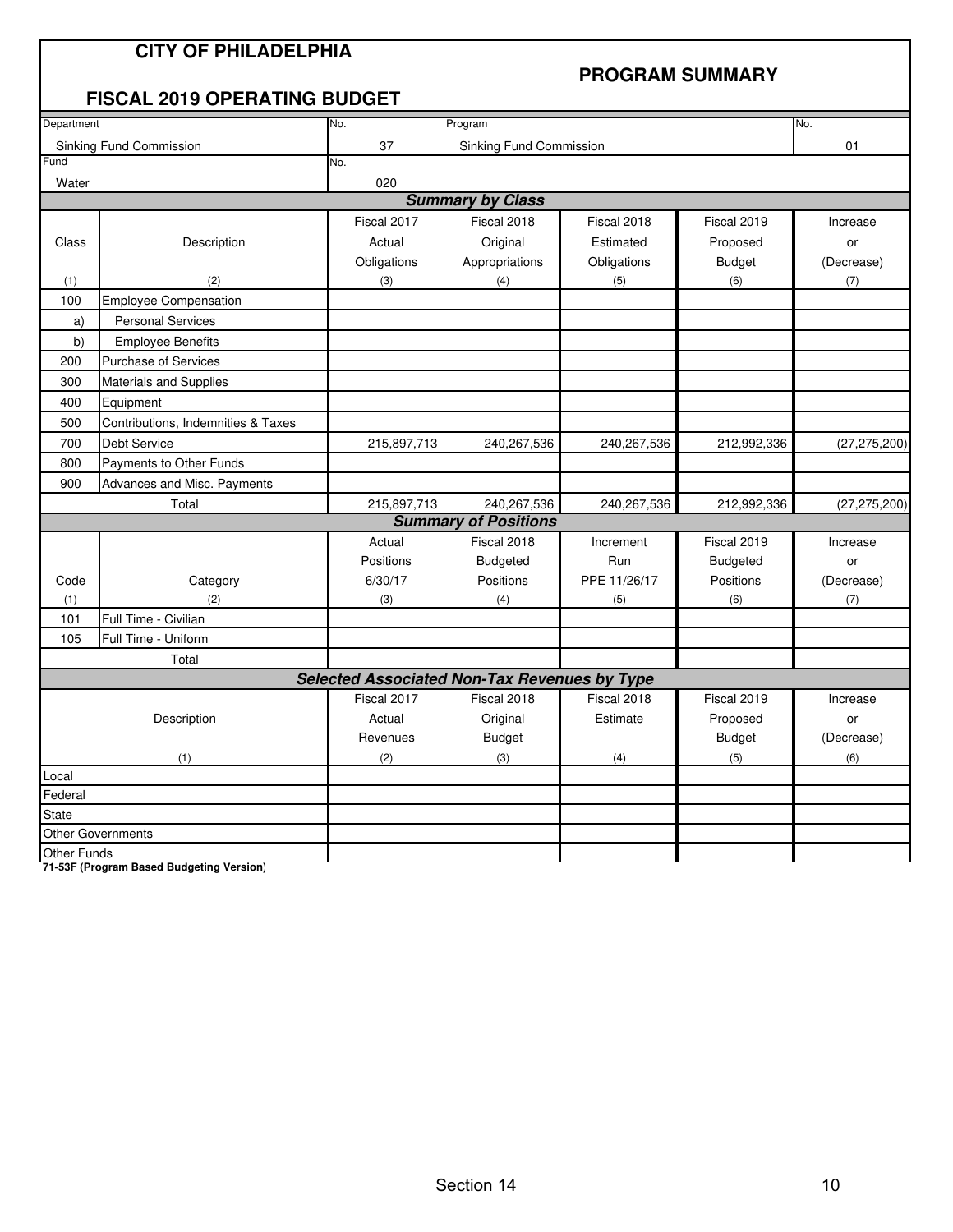### **SCHEDULE 500 - 700 - 800 - 900**

|            | <b>FISCAL 2019 OPERATING BUDGET</b>              |                                                              | <b>BY PROGRAM</b>              |             |              |        |  |
|------------|--------------------------------------------------|--------------------------------------------------------------|--------------------------------|-------------|--------------|--------|--|
| Department |                                                  | No.                                                          | Program                        |             |              | No.    |  |
|            | Sinking Fund Commission                          | 37                                                           | <b>Sinking Fund Commission</b> |             |              | 01     |  |
| Fund       |                                                  | No.                                                          |                                |             |              |        |  |
| Water      |                                                  | 020                                                          |                                |             |              |        |  |
|            |                                                  | Fiscal 2017                                                  | Fiscal 2018                    | Fiscal 2018 | Fiscal 2019  | Increa |  |
| Code       | Description                                      | Actual                                                       | Original                       | Estimated   | Departmental | or     |  |
|            |                                                  | Obligations                                                  | Appropriations                 | Obligations | Request      | (Decre |  |
| (1)        | (2)                                              | (3)                                                          | (4)                            | (5)         | (6)          | (7)    |  |
|            |                                                  | <b>Schedule 500 - Contributions, Indemnities &amp; Taxes</b> |                                |             |              |        |  |
| 501        | Celebrations                                     |                                                              |                                |             |              |        |  |
| 504        | <b>Meritorious Awards</b>                        |                                                              |                                |             |              |        |  |
| 505        | Contributions to Educational & Recreational Org. |                                                              |                                |             |              |        |  |
| 506        | <b>Payments to Prisoners</b>                     |                                                              |                                |             |              |        |  |

| <b>Funu</b> |                                                                                              | INO.        |                                                                 |             |              |                |  |  |
|-------------|----------------------------------------------------------------------------------------------|-------------|-----------------------------------------------------------------|-------------|--------------|----------------|--|--|
| Water       |                                                                                              | 020         |                                                                 |             |              |                |  |  |
|             |                                                                                              | Fiscal 2017 | Fiscal 2018                                                     | Fiscal 2018 | Fiscal 2019  | Increase       |  |  |
| Code        | Description                                                                                  | Actual      | Original                                                        | Estimated   | Departmental | or             |  |  |
|             |                                                                                              | Obligations | Appropriations                                                  | Obligations | Request      | (Decrease)     |  |  |
| (1)         | (2)                                                                                          | (3)         | (4)                                                             | (5)         | (6)          | (7)            |  |  |
|             |                                                                                              |             | <b>Schedule 500 - Contributions, Indemnities &amp; Taxes</b>    |             |              |                |  |  |
| 501         | Celebrations                                                                                 |             |                                                                 |             |              |                |  |  |
| 504         | <b>Meritorious Awards</b>                                                                    |             |                                                                 |             |              |                |  |  |
| 505         | Contributions to Educational & Recreational Org.                                             |             |                                                                 |             |              |                |  |  |
| 506         | Payments to Prisoners                                                                        |             |                                                                 |             |              |                |  |  |
| 512         | Refunds                                                                                      |             |                                                                 |             |              |                |  |  |
| 513         | Indemnities                                                                                  |             |                                                                 |             |              |                |  |  |
| 515         | Taxes                                                                                        |             |                                                                 |             |              |                |  |  |
| 517         | Contributions to Other Govt. Agencies and Non-Profit<br>Org. not Educational or Recreational |             |                                                                 |             |              |                |  |  |
|             |                                                                                              |             |                                                                 |             |              |                |  |  |
|             |                                                                                              |             |                                                                 |             |              |                |  |  |
|             |                                                                                              |             |                                                                 |             |              |                |  |  |
|             |                                                                                              |             |                                                                 |             |              |                |  |  |
|             | Total                                                                                        |             |                                                                 |             |              |                |  |  |
|             | <b>Schedule 700 - Debt Services</b>                                                          |             |                                                                 |             |              |                |  |  |
| 701         | Interest on City Debt - Long Term                                                            | 79,637,623  | 89,726,197                                                      | 89,726,197  | 96,578,966   | 6,852,769      |  |  |
| 702         | Principal Payments on City Debt - Long Term                                                  | 136,011,968 | 149,691,339                                                     | 149,691,339 | 115,563,370  | (34, 127, 969) |  |  |
| 703         | Interest on City Debt - Short Term                                                           |             |                                                                 |             |              |                |  |  |
| 704         | Sinking Fund Reserve Payment                                                                 |             |                                                                 |             |              |                |  |  |
| 705         | Commitment Fee Expense                                                                       | 248,122     | 750,000                                                         | 750,000     | 750,000      |                |  |  |
| 706         | Arbitrage Payments                                                                           |             | 100,000                                                         | 100,000     | 100,000      |                |  |  |
|             |                                                                                              |             |                                                                 |             |              |                |  |  |
|             |                                                                                              |             |                                                                 |             |              |                |  |  |
|             | Total                                                                                        | 215,897,713 | 240, 267, 536                                                   | 240,267,536 | 212,992,336  | (27, 275, 200) |  |  |
|             |                                                                                              |             | <b>Schedule 800 - Payments to Other Funds</b>                   |             |              |                |  |  |
| 801         | Payments to General Fund                                                                     |             |                                                                 |             |              |                |  |  |
| 803         | Payments to Water Fund                                                                       |             |                                                                 |             |              |                |  |  |
| 804         | Payments to Capital Projects Fund                                                            |             |                                                                 |             |              |                |  |  |
| 805         | Payments to Special Funds                                                                    |             |                                                                 |             |              |                |  |  |
| 806         | Payments to Bond Fund                                                                        |             |                                                                 |             |              |                |  |  |
| 807         | Payments to Other Funds                                                                      |             |                                                                 |             |              |                |  |  |
| 809         | Payments to Aviation Fund                                                                    |             |                                                                 |             |              |                |  |  |
| 812         | Payments to Grants Revenue Fund                                                              |             |                                                                 |             |              |                |  |  |
|             |                                                                                              |             |                                                                 |             |              |                |  |  |
|             |                                                                                              |             |                                                                 |             |              |                |  |  |
|             | Total                                                                                        |             |                                                                 |             |              |                |  |  |
|             |                                                                                              |             | <b>Schedule 900 - Advances and Other Miscellaneous Payments</b> |             |              |                |  |  |
| 901         | Advances to Create Working Capital Funds                                                     |             |                                                                 |             |              |                |  |  |
| 902         | Miscellaneous Advances                                                                       |             |                                                                 |             |              |                |  |  |
|             |                                                                                              |             |                                                                 |             |              |                |  |  |
|             |                                                                                              |             |                                                                 |             |              |                |  |  |
|             |                                                                                              |             |                                                                 |             |              |                |  |  |
|             | Total                                                                                        |             |                                                                 |             |              |                |  |  |
|             | 71-53M (Program Rased Budgeting Version)                                                     |             |                                                                 |             |              |                |  |  |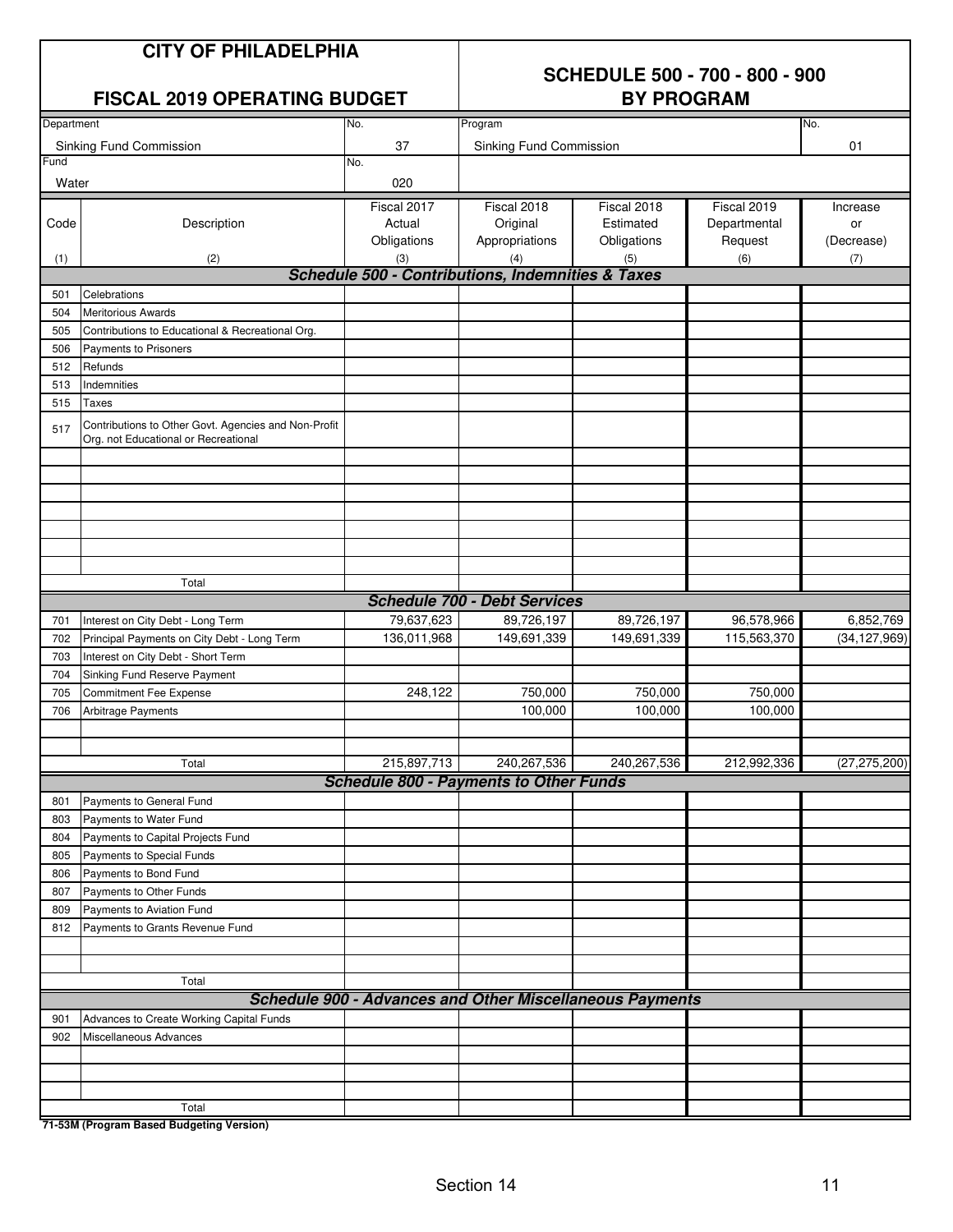|             | <b>CITY OF PHILADELPHIA</b><br><b>FISCAL 2019 OPERATING BUDGET</b> |                                                     | <b>PROGRAM SUMMARY</b>      |              |                 |            |  |
|-------------|--------------------------------------------------------------------|-----------------------------------------------------|-----------------------------|--------------|-----------------|------------|--|
| Department  |                                                                    | No.                                                 | Program                     |              |                 | No.        |  |
|             | Sinking Fund Commission                                            | 37                                                  | Sinking Fund Commission     |              |                 | 01         |  |
| Fund        |                                                                    | No.                                                 |                             |              |                 |            |  |
| Aviation    |                                                                    | 090                                                 |                             |              |                 |            |  |
|             |                                                                    |                                                     | <b>Summary by Class</b>     |              |                 |            |  |
|             |                                                                    | Fiscal 2017                                         | Fiscal 2018                 | Fiscal 2018  | Fiscal 2019     | Increase   |  |
| Class       | Description                                                        | Actual                                              | Original                    | Estimated    | Proposed        | or         |  |
|             |                                                                    | Obligations                                         | Appropriations              | Obligations  | <b>Budget</b>   | (Decrease) |  |
| (1)         | (2)                                                                | (3)                                                 | (4)                         | (5)          | (6)             | (7)        |  |
| 100         | <b>Employee Compensation</b>                                       |                                                     |                             |              |                 |            |  |
| a)          | <b>Personal Services</b>                                           |                                                     |                             |              |                 |            |  |
| b)          | <b>Employee Benefits</b>                                           |                                                     |                             |              |                 |            |  |
| 200         | <b>Purchase of Services</b>                                        |                                                     |                             |              |                 |            |  |
| 300         | <b>Materials and Supplies</b>                                      |                                                     |                             |              |                 |            |  |
| 400         | Equipment                                                          |                                                     |                             |              |                 |            |  |
| 500         | Contributions, Indemnities & Taxes                                 |                                                     |                             |              |                 |            |  |
| 700         | <b>Debt Service</b>                                                | 122,138,865                                         | 159,426,123                 | 159,426,123  | 163,801,936     | 4,375,813  |  |
| 800         | Payments to Other Funds                                            |                                                     |                             |              |                 |            |  |
| 900         | Advances and Misc. Payments                                        |                                                     |                             |              |                 |            |  |
|             | Total                                                              | 122,138,865                                         | 159,426,123                 | 159,426,123  | 163,801,936     | 4,375,813  |  |
|             |                                                                    |                                                     | <b>Summary of Positions</b> |              |                 |            |  |
|             |                                                                    | Actual                                              | Fiscal 2018                 | Increment    | Fiscal 2019     | Increase   |  |
|             |                                                                    | Positions                                           | <b>Budgeted</b>             | Run          | <b>Budgeted</b> | or         |  |
| Code        | Category                                                           | 6/30/17                                             | Positions                   | PPE 11/26/17 | Positions       | (Decrease) |  |
| (1)         | (2)                                                                | (3)                                                 | (4)                         | (5)          | (6)             | (7)        |  |
| 101         | Full Time - Civilian                                               |                                                     |                             |              |                 |            |  |
| 105         | Full Time - Uniform                                                |                                                     |                             |              |                 |            |  |
|             | Total                                                              |                                                     |                             |              |                 |            |  |
|             |                                                                    | <b>Selected Associated Non-Tax Revenues by Type</b> |                             |              |                 |            |  |
|             |                                                                    | Fiscal 2017                                         | Fiscal 2018                 | Fiscal 2018  | Fiscal 2019     | Increase   |  |
|             | Description                                                        | Actual                                              | Original                    | Estimate     | Proposed        | or         |  |
|             |                                                                    | Revenues                                            | <b>Budget</b>               |              | <b>Budget</b>   | (Decrease) |  |
|             | (1)                                                                | (2)                                                 | (3)                         | (4)          | (5)             | (6)        |  |
| Local       |                                                                    |                                                     |                             |              |                 |            |  |
| Federal     |                                                                    |                                                     |                             |              |                 |            |  |
| State       |                                                                    |                                                     |                             |              |                 |            |  |
|             | <b>Other Governments</b>                                           |                                                     |                             |              |                 |            |  |
| Other Funds |                                                                    |                                                     |                             |              |                 |            |  |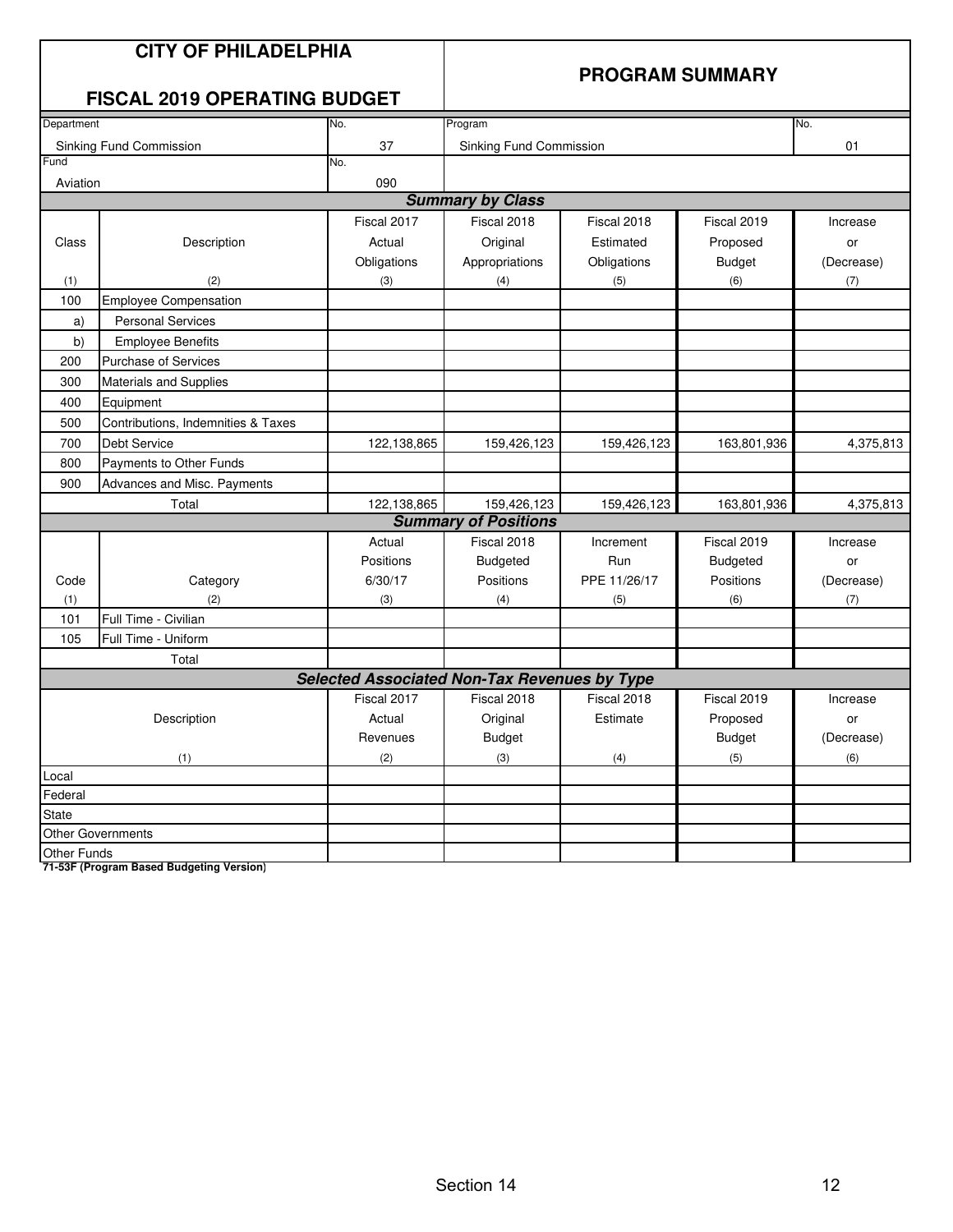### **SCHEDULE 500 - 700 - 800 - 900**

|            | <b>FISCAL 2019 OPERATING BUDGET</b>                                                          | <b>BY PROGRAM</b> |                                                                 |             |              |             |
|------------|----------------------------------------------------------------------------------------------|-------------------|-----------------------------------------------------------------|-------------|--------------|-------------|
| Department |                                                                                              | No.               | Program                                                         |             |              | No.         |
|            | Sinking Fund Commission                                                                      | 37                | Sinking Fund Commission                                         |             |              | 01          |
| Fund       |                                                                                              | No.               |                                                                 |             |              |             |
| Aviation   |                                                                                              | 090               |                                                                 |             |              |             |
|            |                                                                                              | Fiscal 2017       | Fiscal 2018                                                     | Fiscal 2018 | Fiscal 2019  | Increase    |
| Code       | Description                                                                                  | Actual            | Original                                                        | Estimated   | Departmental | or          |
|            |                                                                                              | Obligations       | Appropriations                                                  | Obligations | Request      | (Decrease)  |
| (1)        | (2)                                                                                          | (3)               | (4)                                                             | (5)         | (6)          | (7)         |
|            |                                                                                              |                   | <b>Schedule 500 - Contributions, Indemnities &amp; Taxes</b>    |             |              |             |
| 501        | Celebrations                                                                                 |                   |                                                                 |             |              |             |
| 504        | <b>Meritorious Awards</b>                                                                    |                   |                                                                 |             |              |             |
| 505        | Contributions to Educational & Recreational Org.                                             |                   |                                                                 |             |              |             |
| 506        | Payments to Prisoners                                                                        |                   |                                                                 |             |              |             |
| 512        | Refunds                                                                                      |                   |                                                                 |             |              |             |
| 513        | Indemnities                                                                                  |                   |                                                                 |             |              |             |
| 515        | Taxes                                                                                        |                   |                                                                 |             |              |             |
| 517        | Contributions to Other Govt. Agencies and Non-Profit<br>Org. not Educational or Recreational |                   |                                                                 |             |              |             |
|            |                                                                                              |                   |                                                                 |             |              |             |
|            |                                                                                              |                   |                                                                 |             |              |             |
|            |                                                                                              |                   |                                                                 |             |              |             |
|            |                                                                                              |                   |                                                                 |             |              |             |
|            |                                                                                              |                   |                                                                 |             |              |             |
|            |                                                                                              |                   |                                                                 |             |              |             |
|            | Total                                                                                        |                   |                                                                 |             |              |             |
|            |                                                                                              |                   | <b>Schedule 700 - Debt Services</b>                             |             |              |             |
| 701        | Interest on City Debt - Long Term                                                            | 55,490,554        | 74,361,923                                                      | 74,361,923  | 83,001,936   | 8,640,013   |
| 702        | Principal Payments on City Debt - Long Term                                                  | 63,240,000        | 81,240,200                                                      | 81,240,200  | 77,200,000   | (4,040,200) |
| 703        | Interest on City Debt - Short Term                                                           |                   |                                                                 |             |              |             |
| 704        | Sinking Fund Reserve Payment                                                                 |                   |                                                                 |             |              |             |
| 705        | <b>Commitment Fee Expense</b>                                                                | 3,408,311         | 3,724,000                                                       | 3,724,000   | 3,500,000    | (224,000)   |
| 706        | Arbitrage Payments                                                                           |                   | 100,000                                                         | 100,000     | 100,000      |             |
|            |                                                                                              |                   |                                                                 |             |              |             |
|            |                                                                                              |                   |                                                                 |             |              |             |
|            | Total                                                                                        | 122,138,865       | 159,426,123                                                     | 159,426,123 | 163,801,936  | 4,375,813   |
|            |                                                                                              |                   | <b>Schedule 800 - Payments to Other Funds</b>                   |             |              |             |
| 801        | Payments to General Fund                                                                     |                   |                                                                 |             |              |             |
| 803        | Payments to Water Fund                                                                       |                   |                                                                 |             |              |             |
| 804        | Payments to Capital Projects Fund                                                            |                   |                                                                 |             |              |             |
| 805        | Payments to Special Funds                                                                    |                   |                                                                 |             |              |             |
| 806        | Payments to Bond Fund                                                                        |                   |                                                                 |             |              |             |
| 807        | Payments to Other Funds                                                                      |                   |                                                                 |             |              |             |
| 809        | Payments to Aviation Fund                                                                    |                   |                                                                 |             |              |             |
| 812        | Payments to Grants Revenue Fund                                                              |                   |                                                                 |             |              |             |
|            |                                                                                              |                   |                                                                 |             |              |             |
|            | Total                                                                                        |                   |                                                                 |             |              |             |
|            |                                                                                              |                   | <b>Schedule 900 - Advances and Other Miscellaneous Payments</b> |             |              |             |
|            |                                                                                              |                   |                                                                 |             |              |             |
| 901<br>902 | Advances to Create Working Capital Funds<br>Miscellaneous Advances                           |                   |                                                                 |             |              |             |
|            |                                                                                              |                   |                                                                 |             |              |             |
|            |                                                                                              |                   |                                                                 |             |              |             |
|            |                                                                                              |                   |                                                                 |             |              |             |
|            | Total                                                                                        |                   |                                                                 |             |              |             |
|            |                                                                                              |                   |                                                                 |             |              |             |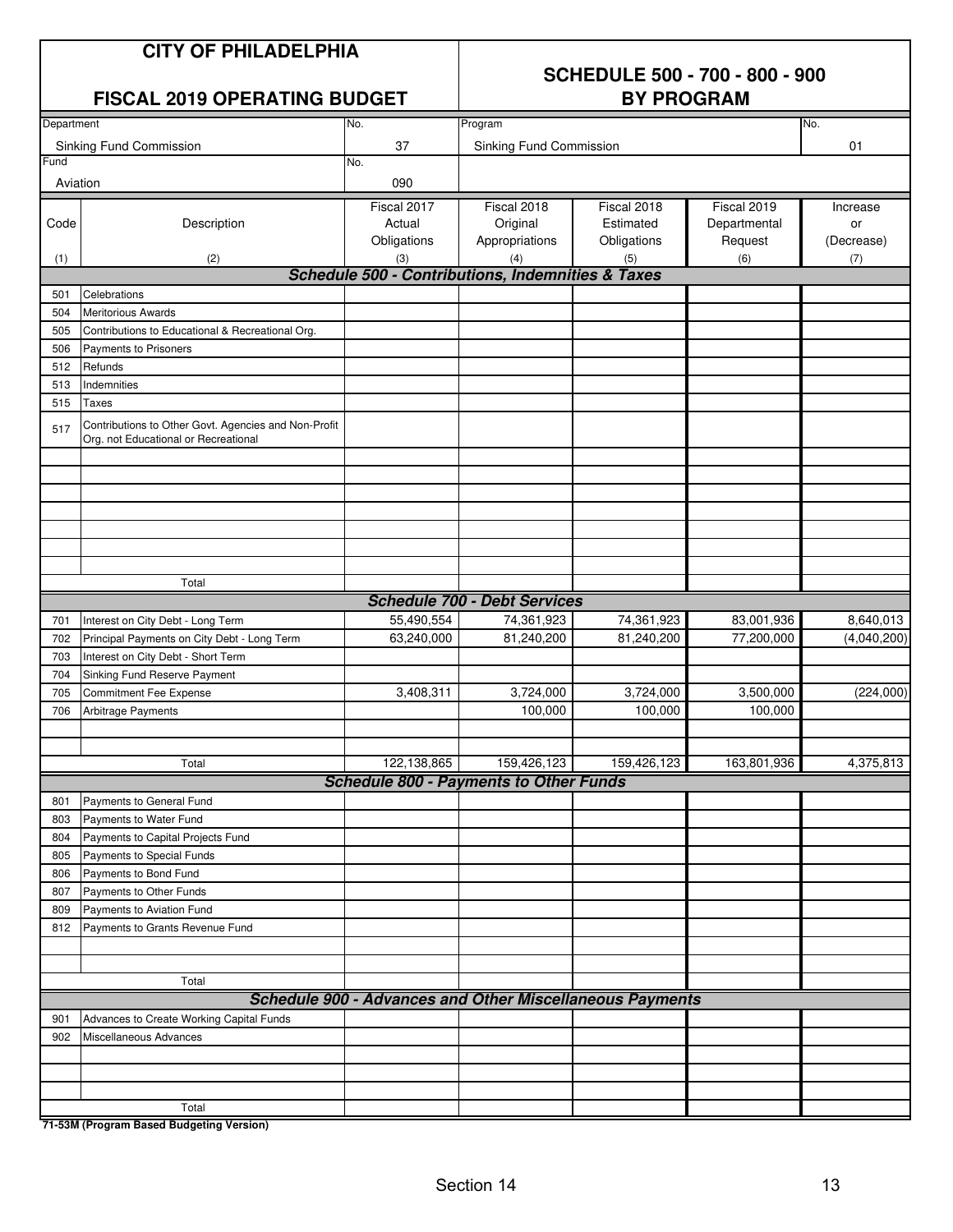| <b>CITY OF PHILADELPHIA</b><br><b>FISCAL 2019 OPERATING BUDGET</b> |                                    |             | <b>PROGRAM SUMMARY</b>  |              |                 |            |  |  |  |  |
|--------------------------------------------------------------------|------------------------------------|-------------|-------------------------|--------------|-----------------|------------|--|--|--|--|
| Department                                                         |                                    | No.         | Program                 |              |                 | No.        |  |  |  |  |
| Sinking Fund Commission                                            |                                    | 37          | Sinking Fund Commission |              |                 | 01         |  |  |  |  |
| Fund                                                               |                                    | No.         |                         |              |                 |            |  |  |  |  |
| 110<br>Car Rental Tax                                              |                                    |             |                         |              |                 |            |  |  |  |  |
| <b>Summary by Class</b>                                            |                                    |             |                         |              |                 |            |  |  |  |  |
|                                                                    |                                    | Fiscal 2017 | Fiscal 2018             | Fiscal 2018  | Fiscal 2019     | Increase   |  |  |  |  |
| Class                                                              | Description                        | Actual      | Original                | Estimated    | Proposed        | or         |  |  |  |  |
|                                                                    |                                    | Obligations | Appropriations          | Obligations  | <b>Budget</b>   | (Decrease) |  |  |  |  |
| (1)                                                                | (2)                                | (3)         | (4)                     | (5)          | (6)             | (7)        |  |  |  |  |
| 100                                                                | <b>Employee Compensation</b>       |             |                         |              |                 |            |  |  |  |  |
| a)                                                                 | <b>Personal Services</b>           |             |                         |              |                 |            |  |  |  |  |
| b)                                                                 | <b>Employee Benefits</b>           |             |                         |              |                 |            |  |  |  |  |
| 200                                                                | <b>Purchase of Services</b>        | 6,000,000   | 7,000,000               | 7,000,000    | 7,000,000       |            |  |  |  |  |
| 300                                                                | Materials and Supplies             |             |                         |              |                 |            |  |  |  |  |
| 400                                                                | Equipment                          |             |                         |              |                 |            |  |  |  |  |
| 500                                                                | Contributions, Indemnities & Taxes |             |                         |              |                 |            |  |  |  |  |
| 700                                                                | <b>Debt Service</b>                |             |                         |              |                 |            |  |  |  |  |
| 800                                                                | Payments to Other Funds            |             |                         |              |                 |            |  |  |  |  |
| 900                                                                | Advances and Misc. Payments        |             |                         |              |                 |            |  |  |  |  |
| Total                                                              |                                    | 6,000,000   | 7,000,000               | 7,000,000    | 7,000,000       |            |  |  |  |  |
| <b>Summary of Positions</b>                                        |                                    |             |                         |              |                 |            |  |  |  |  |
|                                                                    |                                    | Actual      | Fiscal 2018             | Increment    | Fiscal 2019     | Increase   |  |  |  |  |
|                                                                    |                                    | Positions   | <b>Budgeted</b>         | Run          | <b>Budgeted</b> | or         |  |  |  |  |
| Code                                                               | Category                           | 6/30/17     | Positions               | PPE 11/26/17 | Positions       | (Decrease) |  |  |  |  |
| (1)                                                                | (2)                                | (3)         | (4)                     | (5)          | (6)             | (7)        |  |  |  |  |
| 101                                                                | Full Time - Civilian               |             |                         |              |                 |            |  |  |  |  |
| 105                                                                | Full Time - Uniform                |             |                         |              |                 |            |  |  |  |  |
|                                                                    | Total                              |             |                         |              |                 |            |  |  |  |  |
| <b>Selected Associated Non-Tax Revenues by Type</b>                |                                    |             |                         |              |                 |            |  |  |  |  |
|                                                                    |                                    | Fiscal 2017 | Fiscal 2018             | Fiscal 2018  | Fiscal 2019     | Increase   |  |  |  |  |
| Description                                                        |                                    | Actual      | Original                | Estimate     | Proposed        | or         |  |  |  |  |
|                                                                    |                                    | Revenues    | <b>Budget</b>           |              | <b>Budget</b>   | (Decrease) |  |  |  |  |
|                                                                    | (1)                                | (2)         | (3)                     | (4)          | (5)             | (6)        |  |  |  |  |
| Local                                                              |                                    |             |                         |              |                 |            |  |  |  |  |
| Federal                                                            |                                    |             |                         |              |                 |            |  |  |  |  |
| <b>State</b>                                                       |                                    |             |                         |              |                 |            |  |  |  |  |
| <b>Other Governments</b>                                           |                                    |             |                         |              |                 |            |  |  |  |  |
| Other Funds                                                        |                                    |             |                         |              |                 |            |  |  |  |  |